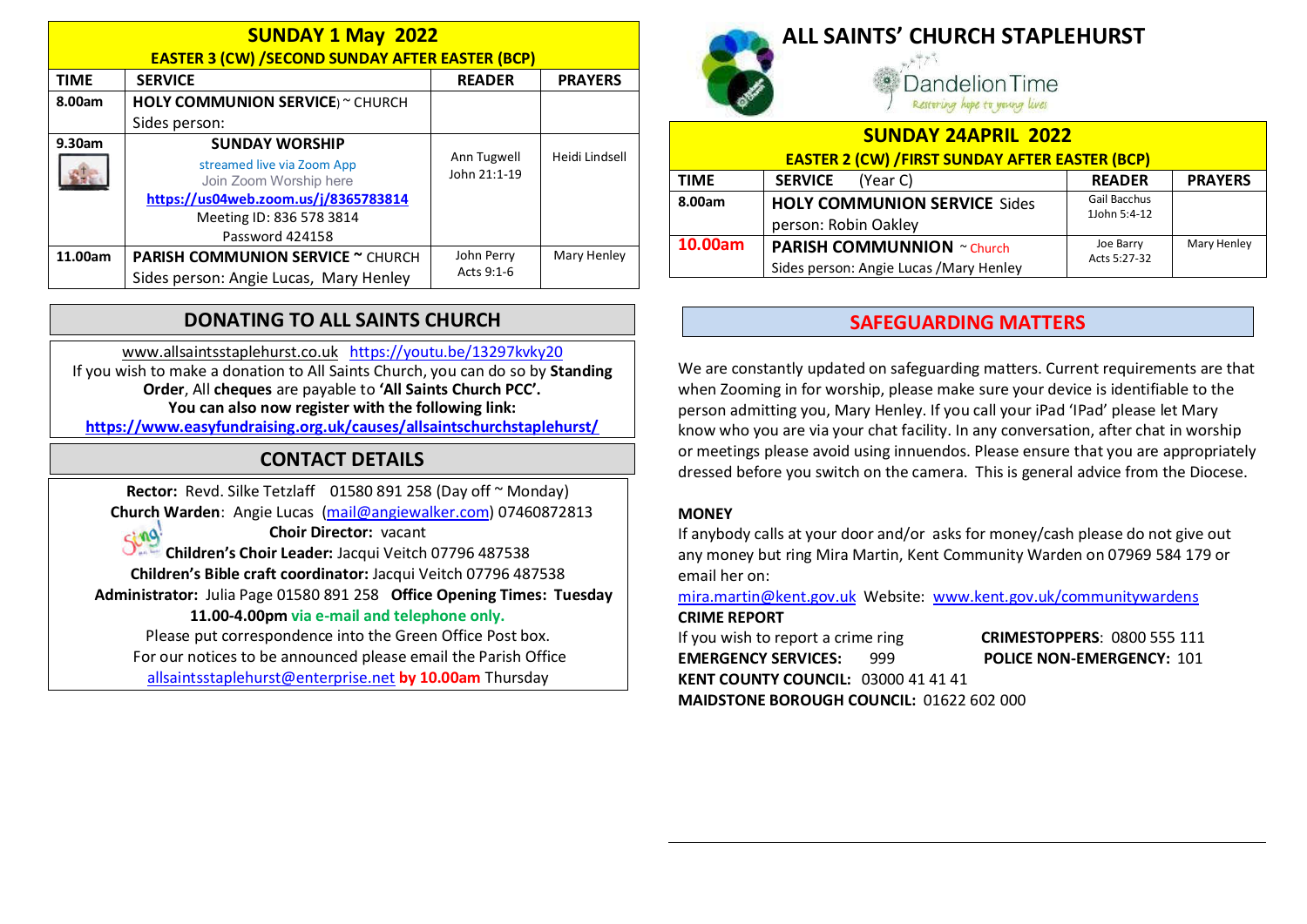### WE PRAY FOR

HEALTH, HEALING & SUPPORT GROUP Please let us know if you would like to be put on the Church prayer list, otherwise all prayer requests will be treated confidentially within the Prayer Group. The Contract of the Ron Dear, 1580 891 407



Sue Hollins, Julie Aitken, Iris Bunch, Sarah Baines, Mark McCarthy, Catherine Abbott, Chris Davies, Lesley Franklin, Roy Jones, Sachin Shah, Amelia Hamilton, Abigail Sharpe, David Gascoyne, Jeremy Rutaraka, Michael House, Marie (nee Green), Norman Wallis, Tony Emery, Colin Whatmore, Robert Blondizik. Lift these and all in need into the healing light of Christ

| Ron Dear, Dorothy Hegarty, Jane Scarff, Barbara Chrimes,                                       |                                                                                                                                                                |  |                                                           |
|------------------------------------------------------------------------------------------------|----------------------------------------------------------------------------------------------------------------------------------------------------------------|--|-----------------------------------------------------------|
| Doreen Burton, Ted Hall<br>AB/MH                                                               |                                                                                                                                                                |  |                                                           |
|                                                                                                | HC 1 Wed/month 11.00am for inform. speak to ST/MT                                                                                                              |  |                                                           |
|                                                                                                | HC 2/4 Wed/month 11.30am for inform. speak to MH/ST                                                                                                            |  |                                                           |
| HC 2 Tue/month                                                                                 | 3.45pm for inform. speak to MT/ST                                                                                                                              |  |                                                           |
|                                                                                                | Ann Fulcher (The Good Shepherd), Please contact David Jones on                                                                                                 |  |                                                           |
| 01622741474                                                                                    |                                                                                                                                                                |  |                                                           |
| Des Liddicoat (Cedardale Residential, Queen Road, Maidstone,                                   |                                                                                                                                                                |  |                                                           |
| ME16 0HX, 01622 752117)                                                                        |                                                                                                                                                                |  |                                                           |
| Leigh-Ann Morris,                                                                              |                                                                                                                                                                |  |                                                           |
| Simon Branch,                                                                                  | Sat 30 April 22, 11.00am C-yard ST                                                                                                                             |  |                                                           |
| Diane Williams<br>Fri 6 May 22, 11.00am, Ch+yard, ST<br>preceded by Memorial Service in Church |                                                                                                                                                                |  |                                                           |
|                                                                                                |                                                                                                                                                                |  | Elizabeth & Derek Fraser Fri 5 Aug 22, 12.00pm C.-yard MT |
| Leigh-Ann Morris,                                                                              | Mon 25April'22,3.15pm, Burial only, TH                                                                                                                         |  |                                                           |
| Jesse Harrison                                                                                 | Sat 23 Apr 22 11.00am<br>MT                                                                                                                                    |  |                                                           |
| <b>Finley Pascoe</b>                                                                           | <b>ST</b><br>Sat 7 May 22 11.00am                                                                                                                              |  |                                                           |
| Laurence Deebler-Rogers                                                                        | <b>ST</b><br>Sat 21 May 22 11.00am                                                                                                                             |  |                                                           |
| Paige St Clair                                                                                 | MT<br>Sat 28 May 22<br>11.00am                                                                                                                                 |  |                                                           |
| Sophie Perry                                                                                   | <b>ST</b><br>Sat 2 July 22<br>11.00am                                                                                                                          |  |                                                           |
| Oscar Harrison                                                                                 | MT<br>4 June 22<br>11.00am<br>Sat                                                                                                                              |  |                                                           |
| <b>Teddie Ponton</b>                                                                           | 11.00am<br>MT<br>Sat 25 June 22                                                                                                                                |  |                                                           |
| Martha Collins                                                                                 | <b>ST</b><br>Sat 16 July 22<br>11.00am                                                                                                                         |  |                                                           |
| Sophie Perry                                                                                   | Sat 2 July 22<br><b>ST</b><br>11.00am                                                                                                                          |  |                                                           |
|                                                                                                | <b>ST</b><br>Sat 16 July 22<br>11.00am                                                                                                                         |  |                                                           |
|                                                                                                | <b>ST</b><br>Sat 23 July 22<br>11.00am                                                                                                                         |  |                                                           |
|                                                                                                | <b>ST</b><br>Sat 20 Aug 22 11.00am                                                                                                                             |  |                                                           |
|                                                                                                | <b>ST</b><br>Sat 20 Aug 22<br>11.00am                                                                                                                          |  |                                                           |
|                                                                                                | Sat 27 Aug 22<br>11.00am<br>MT                                                                                                                                 |  |                                                           |
|                                                                                                | MT<br><b>ST</b>                                                                                                                                                |  |                                                           |
| James Taylor & Pierina Bravin                                                                  | Sat 6 Aug 22 2.00pm                                                                                                                                            |  |                                                           |
|                                                                                                | <b>Martha Collins</b><br>Darcey Clarke<br><b>Isobel Mercier</b><br>Ottile Mercier<br><b>Bertie Terry</b><br>Joshua Witham & Jessica Dunn Sat 11 June 22 1.00pm |  |                                                           |



Wedding Blessing Sun 7 Aug 22 1.00pm ST Lee Harrison & Charlotte Spirito Sat 3 Sep 22 tbc. ST Wedding Blessing Sat 1 Oct 22 6.00pm ST

### DATES FOR YOUR DIARY

| Date          | <b>Time</b> | What                                              | Where          |
|---------------|-------------|---------------------------------------------------|----------------|
| <b>APRIL</b>  |             |                                                   |                |
| <b>Sat 23</b> | 11.00am     | <b>BAPTISM</b> : Jesse Harrison<br>(MT)           | $~\sim$ Church |
| <b>MAY</b>    |             |                                                   |                |
| Sun 1         | 3-4.00pm    | <b>GRIEF CAFE</b>                                 | ~PARISH ROOM   |
| Sat 7         | 11.0am      | <b>BAPTISM</b> : Finley Pascoe<br>(ST)            | ∼Church        |
| <b>Wed 11</b> | 7.30 for    | <b>APCM</b>                                       | $~\sim$ Church |
|               | 8.00pm      |                                                   |                |
| <b>Thu 12</b> | 7.30pm      | 1st PCC meeting                                   | ~PARISH ROOM   |
| Fri<br>13     | 10.00am     | Seeting up Church for the ECO DAY                 | ~Church        |
| Sat 14        | $8.00 -$    | <b>ECO DAY.</b> Please see poster for details     | ∼Church        |
|               | 4.00pm      |                                                   |                |
| <b>Wed 18</b> | 7.30pm      | <b>Friends of All Saints AGM</b>                  | ~PARISH ROOM   |
| <b>Fri 20</b> | 12.00pm     | <b>Burial of Ashes: T/L Elaine Martin (Father</b> | ~Churchyard    |
|               |             | Patrice)                                          |                |

#### APCM

# **Annual Parochial Church Meeting (APCM)**

Please note the new date. Due to Covid we could not meet our deadlines and had to reschedule. I apologise for any inconvenience.

DATE: WEDNESDAY 11 May 2022 TIME: 7.30 for 8.00pm PLACE: ALL SAINTS CHURCH